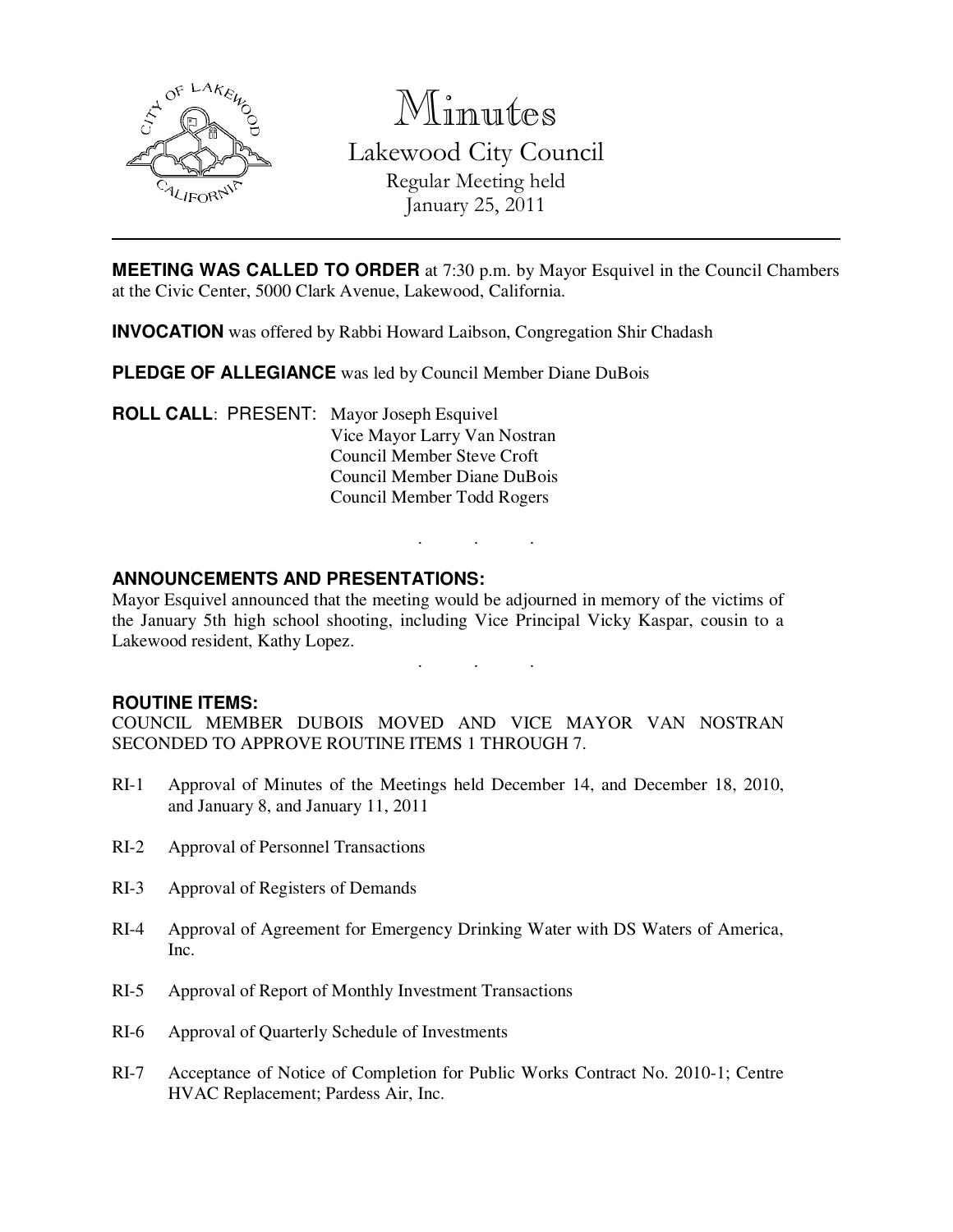City Council Minutes January 25, 2011 Page 2

### **ROUTINE ITEMS:** Continued

UPON ROLL CALL VOTE, THE MOTION WAS APPROVED:

AYES: COUNCIL MEMBERS: Van Nostran, DuBois, Croft, Rogers and Esquivel NAYS: COUNCIL MEMBERS: None

# **2.1 • EXPRESSING OPPOSITION TO THE GOVERNOR'S PROPOSAL REGARDING ELIMINATION OF REDEVELOPMENT AGENCIES**

. . .

Administrative Services Director Diane Perkin gave a presentation based on the memo in the agenda and stated that the voters of California had approved Proposition 22 in November 2010, to prevent the State from taking away funding from redevelopment agencies. The new Governor's budget proposal included provisions that would completely eliminate all redevelopment agencies. She stated that redevelopment was an essential tool for the State's economic recovery and a resolution had been drafted which would express opposition to the Governor's proposal.

RESOLUTION NO. 2011-1; A RESOLUTION OF THE CITY COUNCIL OF THE CITY OF LAKEWOOD IN OPPOSITION TO THE STATE OF CALIFORNIA ADMINISTRATION'S PROPOSAL TO ABOLISH REDEVELOPMENT AGENCIES IN CALIFORNIA

Council Member Rogers expressed outrage over the State's proposal. He noted that of the Federal, State and local levels of government, only the local level was working effectively. He stated that redevelopment funds had been effectively used to spur development and encourage growth, not provide developer give-aways. He stated that even the proposal to eliminate redevelopment agencies was not made public until the decision had already been made – without any input or advice from the agencies involved. He concluded by stating that since no one at the State level was willing to make the tough decisions, they should ask the locals doing a good job for their advice.

Council Member DuBois pointed out how the Agency's housing funds had been utilized to assist with housing opportunities for victims of domestic violence.

Vice Mayor Van Nostran stated that Lakewood had used redevelopment in the way it was intended to be used. He pointed out some of the projects that had been accomplished and stated it would make no sense to take away this tool.

Council Member Croft noted that it was great that the State was getting serious about its budget problems, but that cities had been working hard all along to live within their means. He stated that redevelopment was one of the tools available to cities to help attract businesses. He also noted that it would not help the economy in the long run if the State balanced their budget by putting cities into the red.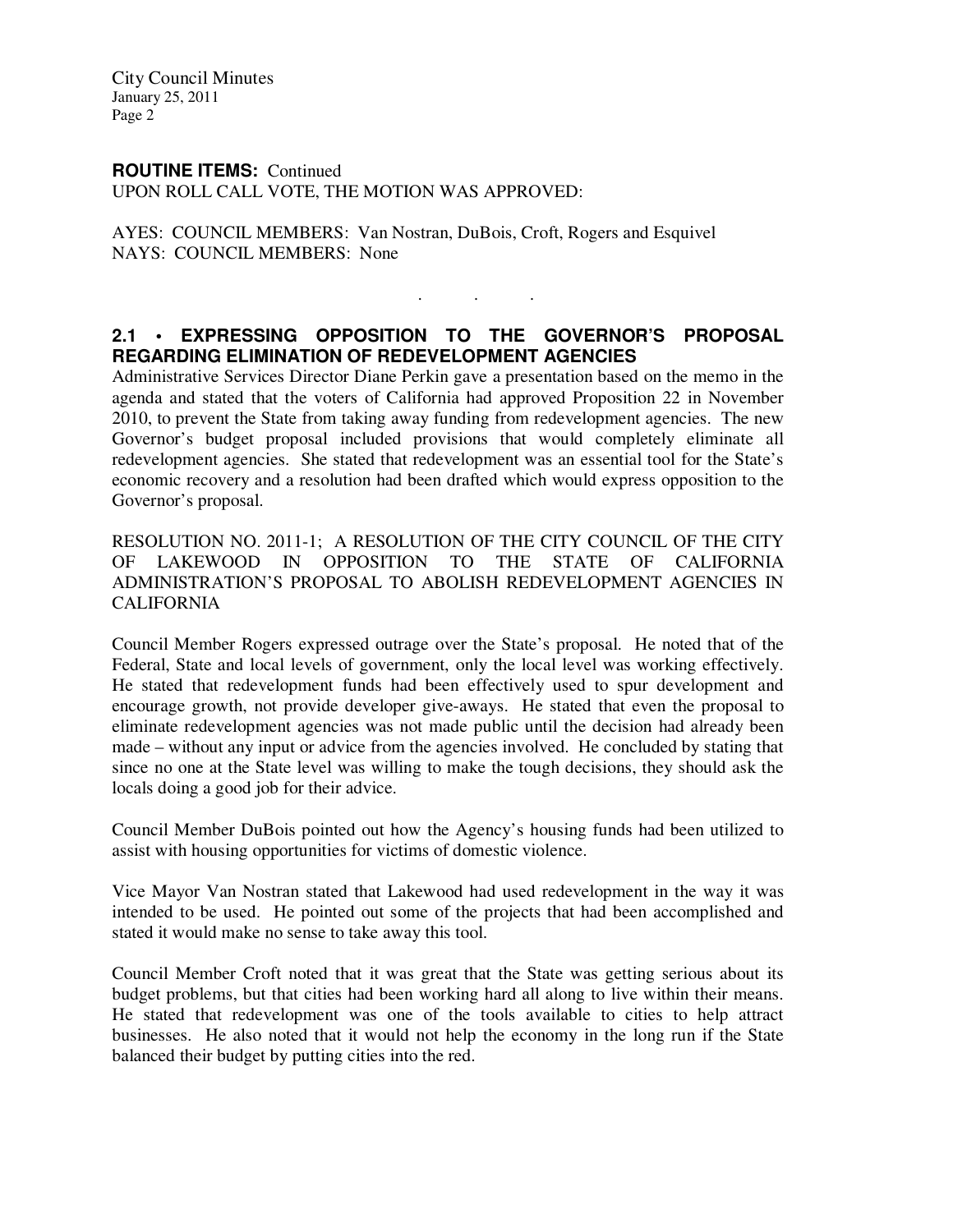### **2.1 • EXPRESSING OPPOSITION TO THE GOVERNOR'S PROPOSAL REGARDING ELIMINATION OF REDEVELOPMENT AGENCIES** - Continued

Mayor Esquivel stated that this was just another attempt to balance the State budget by using local money. It was important to let our legislators in Sacramento know how unhappy we are about the proposal.

COUNCIL MEMBER DUBOIS MOVED AND COUNCIL MEMBER CROFT SECONDED TO ADOPT RESOLUTION NO. 2011-1. UPON ROLL CALL VOTE, THE MOTION WAS APPROVED:

. . .

AYES: COUNCIL MEMBERS: Van Nostran, DuBois, Croft, Rogers and Esquivel NAYS: COUNCIL MEMBERS: None

# **3.1 • ANNUAL REVIEW OF CITY INVESTMENT POLICY**

The Director of Administrative Services displayed slides and presented a report based on the memo in the agenda. She stated the City's Investment Policy was based upon the priorities of safety, liquidity and yield, in that order. She reported that the City's principal was never put at risk. She advised that a change in the policy this year was the re-introduction of Commercial Paper as an authorized and suitable investment option, now that the market had somewhat settled since Commercial Paper was removed in 2008. She reported that Lakewood's portfolio was well diversified, with investments in Treasuries, Agencies and Negotiable CDs. She also advised that the Portfolio Manager received compensation based upon the value of the portfolio, providing incentive to maximize its size and performance. It was the recommendation of staff that the City Council approve the amended Investment Policy as presented with the addition of Commercial Paper and continuation of the existing financial management contract.

In response to a question from Vice Mayor Van Nostran, Ms. Perkin stated that the value of Commercial Paper was not so much from a difference in yield, but in that it could be sold quickly when necessary.

Council Member Croft inquired whether new, more stringent regulations on the stock market made Commercial Paper safer. Ms. Perkin responded by stating that Commercial Paper had been dropped from the City's Policy more as a precaution and that it was not an area of the market where any great losses had been experienced.

Responding to a question from Council Member Rogers regarding the small percentage of funds invested in CDs, Ms. Perkin stated that they were useful for their liquidity.

VICE MAYOR VAN NOSTRAN MOVED AND COUNCIL MEMBER DUBOIS SECONDED TO APPROVE STAFF'S RECOMMENDATION. UPON ROLL CALL VOTE, THE MOTION WAS APPROVED:

AYES: COUNCIL MEMBERS: Van Nostran, DuBois, Croft, Rogers and Esquivel NAYS: COUNCIL MEMBERS: None